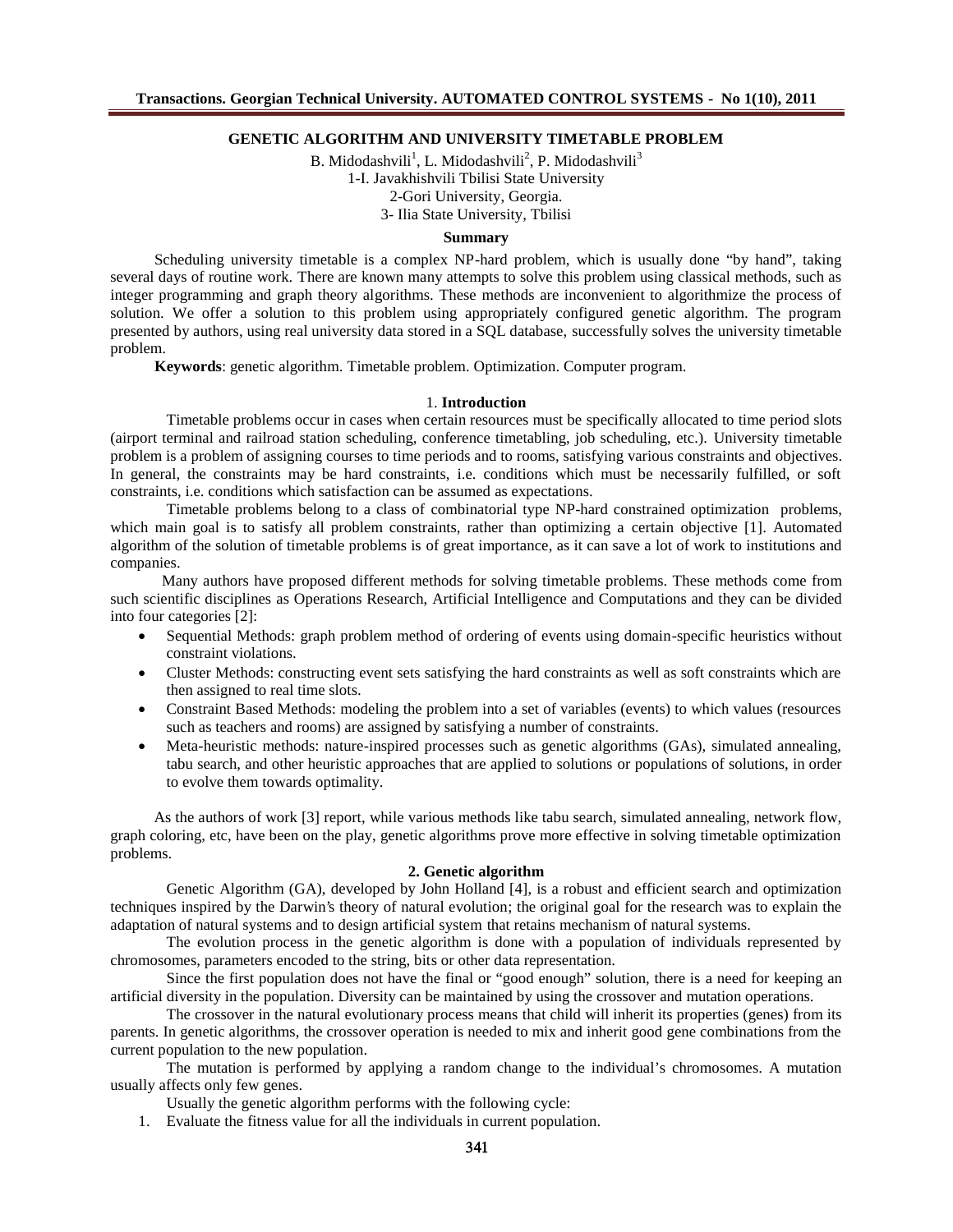- 2. Create new population by using crossover; mutation and reproduction operations.
- 3. Discard the old population and continue iteration.

# **3. Implementation of the genetic algorithm for university timetable problem**

The objects of the offered genetic algorithm consist of the following:

- Professor with ID and the name.
- Students Group with ID and the number of students (size of group)
- Classroom with ID and the name of the classroom, as well as the number of seats and information about equipment (computers).
- Course with ID and the name of the course.
- Subject with ID and the name of the subject.
- Class with a reference to the subject and course to which the class belongs, a reference to the professor who teaches, and a list of student groups that attend the class. It also stores how many seats (sum of student groups' sizes) are needed in the classroom, if the class requires computers in the classroom, and the duration of the class (in hours).

We consider only hard constraints consisting of the following:

- A class can be assigned to a free room.
- No professor or student group can have more than one class at a time.
- A room must have enough seats for all students.
- The room must have equipment (computers) if the class requires it.

If the total number of classes is L, then a chromosome for a class schedule is represented by hash-table with L items, where for each item the key is the Class ID (integer from 1 to L) and the value is the number of the time-space slot in the vector, to which belongs the first hour of this class (integer from 1 to working days  $*$  number of rooms  $*$ classes\_per\_day).

The fitness of the chromosome is calculated as follows:

- Each class can have 0 to 8 points.
- If a class uses a free room, we add 1 to its score.
- If a class requires equipment and the room assigned to is equipped, we increment the score of the class.
- If a class is located in a room with sufficient number of seats, we increment its score.
- If a professor has no other classes at the time, we increment the class's score.
- If any of the student groups that attend the class has no other class at the time, we increment the score of the class.
- If duration of the class is one hour or all time-space slots of the class with duration exceeding one hour are allocated in one working day, we increment the score of the class.
- If preferred room of the class is not pointed or if it coincides with preferred room, we increment the score of the class.
- If preferred University Building of the class is not pointed or if it coincides with preferred University Building, we increment the score of the class.
- The total score of a class schedule is the sum of points of all classes.
- The fitness value is calculated as schedule\_score/maximum\_score, where maximum\_score is total\_number\_of\_classes \* 8.

The fitness value is in the range 0 to 1.

A crossover operation combines data in the hash-tables of two parents, and then it creates a new hash-table. A crossover 'splits' hash-tables of both parents in parts of random size. The number of parts is defined by the number of crossover points (plus one) and in our case it is 2. Then, it alternately copies parts from parents to the new chromosome.

A mutation operation takes a class randomly and moves it to another randomly chosen slot. The number of classes which are going to be moved in a single operation is defined by the mutation size and in our case it is 2.

- For each generation, consisting of N=100 chromosomes, the algorithm performs the next operations:
- 1. Selects N/5 best chromosomes of the population.
- 2. Randomly selects N/5 pairs of parents from the current population, produces N/5 new chromosomes by performing a crossover operation on the pair of parents and replaces randomly selected N/5 not best chromosomes in population.